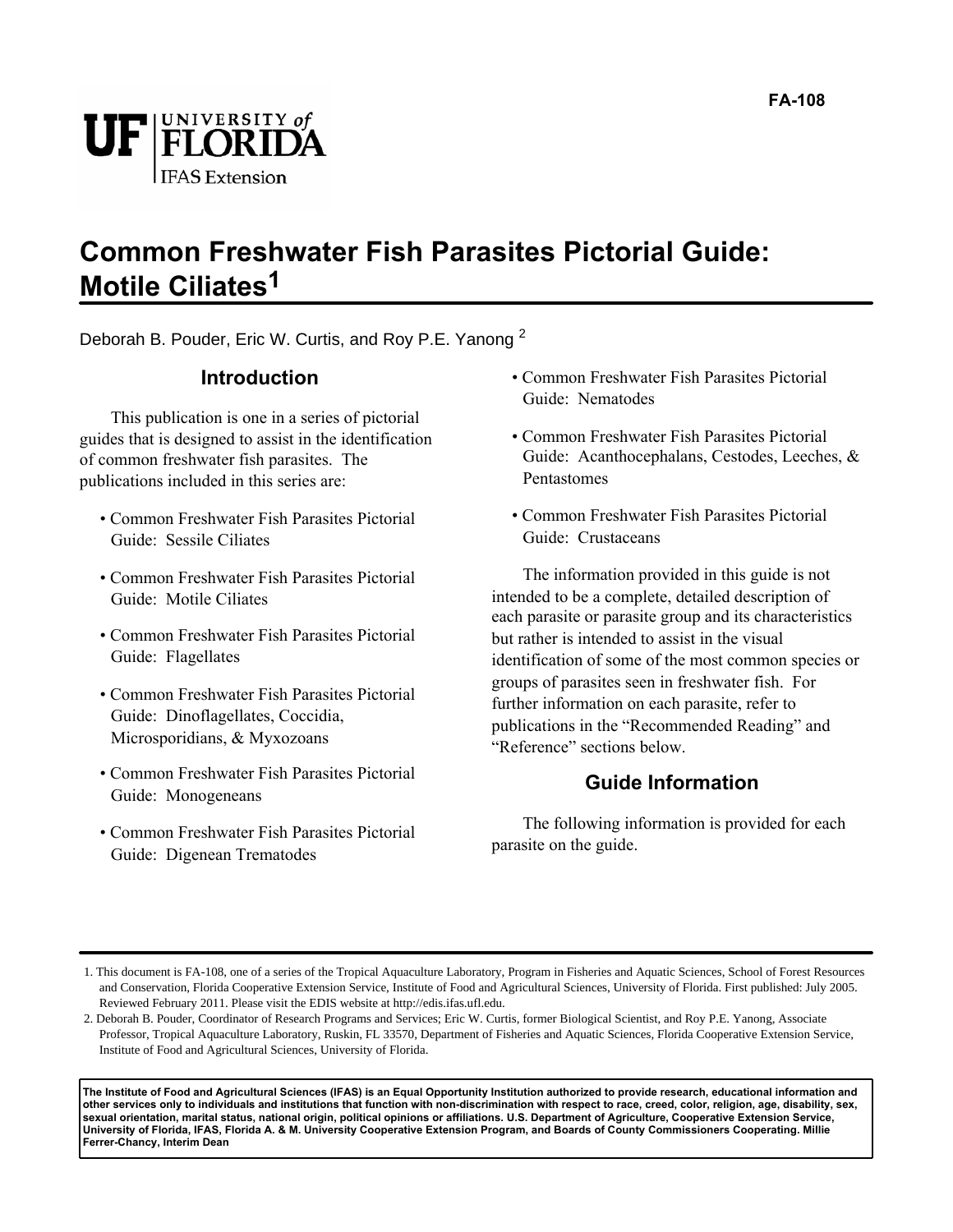- Target Tissue: provides the location on/in the fish where the parasite is most commonly found.
- Characteristic: provides a brief description about the appearance of the parasite.
- Size: provides the size or size range of the parasite.  $(1 \mu m = 0.001 \text{ mm} = 0.0001 \text{ cm})$  ( $\mu$ m  $=$  micron or micrometer; mm  $=$  millimeter; cm  $=$ centimeter)
- Movement: provides the type of movement, if any, of the parasite.
- Note: provides a brief comment of interest about the parasite.

#### **Printing Tips**

For the best results as a pictorial guide, print this document in color on photo quality paper at a photo or "best" setting.

#### **Acknowledgements**

The authors thank Greg Vermeer for the photograph he contributed to this publication.

#### **Recommended Reading**

SRAC Publication No. 410 Calculating Treatments for Ponds and Tanks. Southern Regional Aquaculture Center. http://srac.tamu.edu/410fs.pdf

SRAC Publication No. 475 Proliferative Gill Disease (Hamburger Gill Disease). Southern Regional Aquaculture Center. http://srac.tamu.edu/475fs.pdf

SRAC Publication No. 4701 Protozoan Parasites. Southern Regional Aquaculture Center. http://srac.tamu.edu/4701fs.pdf

UF/IFAS Circular 91 Nematode (Roundworm) Infections in Fish. http://edis.ifas.ufl.edu/FA091

UF/IFAS Circular 120 Fish Health Management Considerations in Recirculating Aquaculture Systems - Part 1: Introduction and General Principles. http://edis.ifas.ufl.edu/FA099

UF/IFAS Circular 121 Fish Health Management Considerations in Recirculating Aquaculture Systems - Part 2: Pathogens. http://edis.ifas.ufl.edu/FA100

UF/IFAS Circular 122 Fish Health Management Considerations in Recirculating Aquaculture Systems - Part 3: General Recommendations and Problem Solving Approaches. http://edis.ifas.ufl.edu/FA101

UF/IFAS Circular 716 Introduction to Freshwater Fish Parasites. http://edis.ifas.ufl.edu/FA041

UF/IFAS Circular 919 Stress--It's Role in Fish Disease. http://edis.ifas.ufl.edu/FA005

UF/IFAS Circular 920 *Ichthyophthirius multifiliis* (White Spot) Infections in Fish. http://edis.ifas.ufl.edu/FA006

UF/IFAS Circular 921 Introduction to Fish Health Management. http://edis.ifas.ufl.edu/FA004

UF/IFAS Fact Sheet FA-13 Use of Copper in Freshwater Aquaculture and Farm Ponds. http://edis.ifas.ufl.edu/FA008

UF/IFAS Fact Sheet FA-23 The Use of Potassium Permanganate in Fish Ponds. http://edis.ifas.ufl.edu/FA032

UF/IFAS Fact Sheet FA-28 Monogenean Parasites of Fish. http://edis.ifas.ufl.edu/FA033

UF/IFAS Fact Sheet FA-37 Use of Potassium Permanganate to Control External Infections of Ornamental Fish. http://edis.ifas.ufl.edu/FA027

UF/IFAS Fact Sheet FA-55 Submission of Fish for Diagnostic Evaluation. http://edis.ifas.ufl.edu/FA055

UF/IFAS Fact Sheet FA-90 Pentastomid Infections in Fish. http://edis.ifas.ufl.edu/FA090

UF/IFAS Fact Sheet FA-107 Common Freshwater Fish Parasites Pictorial Guide: Sessile Ciliates. http://edis.ifas.ufl.edu/FA107

UF/IFAS Fact Sheet FA-109 Common Freshwater Fish Parasites Pictorial Guide: Flagellates. http://edis.ifas.ufl.edu/FA109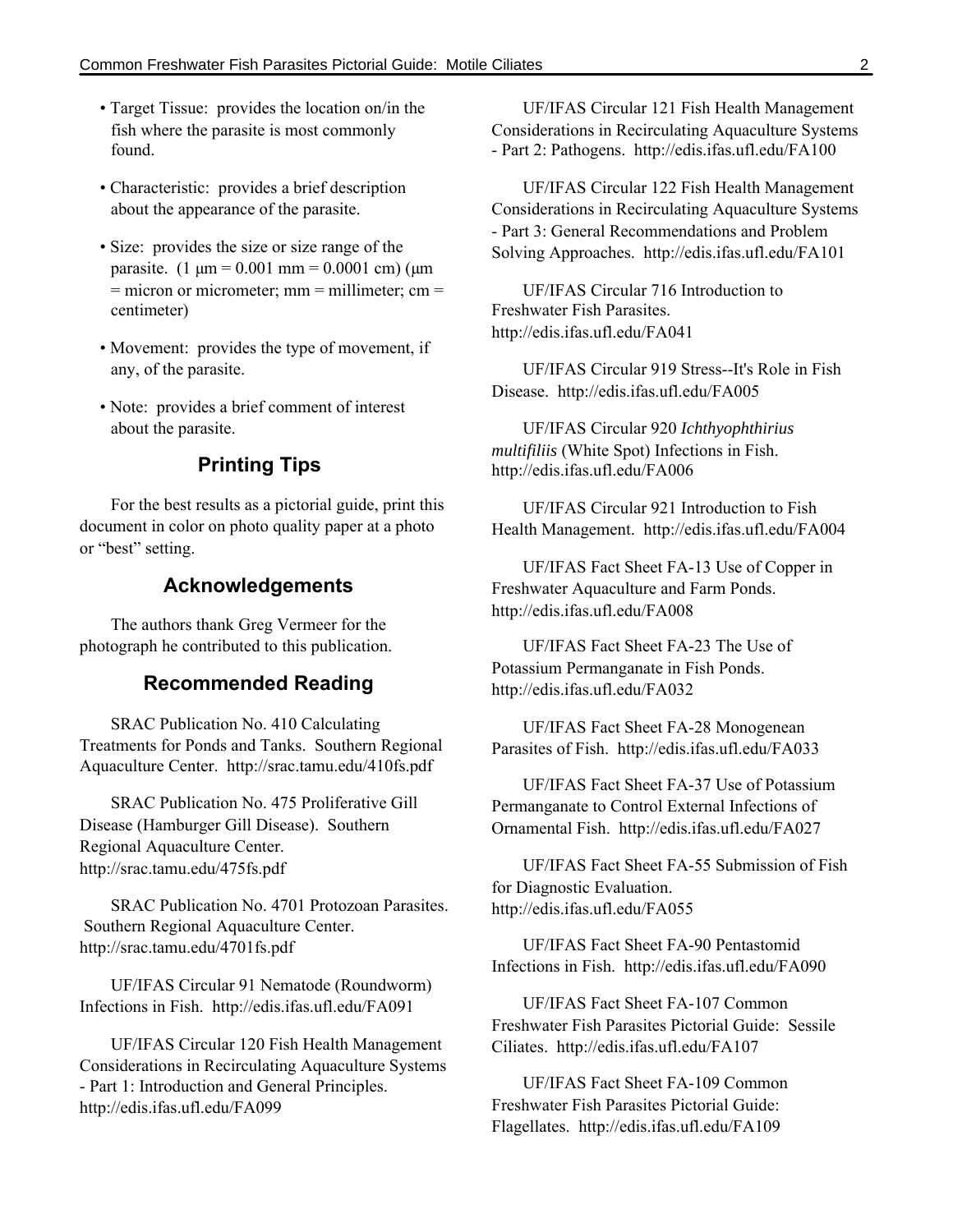UF/IFAS Fact Sheet FA-110 Common Freshwater Fish Parasites Pictorial Guide: Dinoflagellates, Coccidia, Microsporidians, and Myxozoans. http://edis.ifas.ufl.edu/FA110

UF/IFAS Fact Sheet FA-111 Common Freshwater Fish Parasites Pictorial Guide: Monogeneans. http://edis.ifas.ufl.edu/FA111

UF/IFAS Fact Sheet FA-112 Common Freshwater Fish Parasites Pictorial Guide: Digenean Trematodes. http://edis.ifas.ufl.edu/FA112

UF/IFAS Fact Sheet FA-113 Common Freshwater Fish Parasites Pictorial Guide: Nematodes. http://edis.ifas.ufl.edu/FA113

UF/IFAS Fact Sheet FA-114 Common Freshwater Fish Parasites Pictorial Guide: Acanthocephalans, Cestodes, Leeches, and Pentastomes. http://edis.ifas.ufl.edu/FA114

UF/IFAS Fact Sheet FA-115 Common Freshwater Fish Parasites Pictorial Guide: Crustaceans. http://edis.ifas.ufl.edu/FA115

UF/IFAS Fact Sheet VM-67 Management of Hexamita in Ornamental Cichlids. http://edis.ifas.ufl.edu/VM053

UF/IFAS Fact Sheet VM-77 Use of Formalin to Control Fish Parasites. http://edis.ifas.ufl.edu/VM061

UF/IFAS Fact Sheet VM-78 Bath Treatment for Sick Fish. http://edis.ifas.ufl.edu/VM037

UF/IFAS Fact Sheet VM-85 "Red Sore Disease" in Game Fish. http://edis.ifas.ufl.edu/VM059

UF/IFAS Fact Sheet VM-86 Use of Salt in Aquaculture. http://edis.ifas.ufl.edu/VM007

UF/IFAS Fact Sheet VM-87 Sanitation Practices for Aquaculture Facilities. http://edis.ifas.ufl.edu/AE081

UF/IFAS Fact Sheet VM-104 *Cryptobia iubilans* in Cichlids. http://edis.ifas.ufl.edu/VM077

#### **References**

Hoffman, G.L. 1999. Parasites of North American freshwater fishes. Cornell University Press, Ithaca, NY.

Longshaw, M and S.W. Feist. 2001. Parasitic diseases. Pages 167-183 in W.H. Wildgoose, editor. BSAVA manual of ornamental fish, second edition. British Small Animal Veterinary Association, Gloucester, England.

Noga, E.J. 1996. Fish disease: diagnosis and treatment. Mosby-Yearbook, Inc., St. Louis, MO.

Stoskopf, M.K. 1993. Fish medicine. W.B. Saunders Company, Philadelphia, PA.

Woo, P.T.K., editor. 1995. Fish diseases and disorders, volume 1: protozoan and metazoan infections. CAB International, Wallingford, United Kingdom.